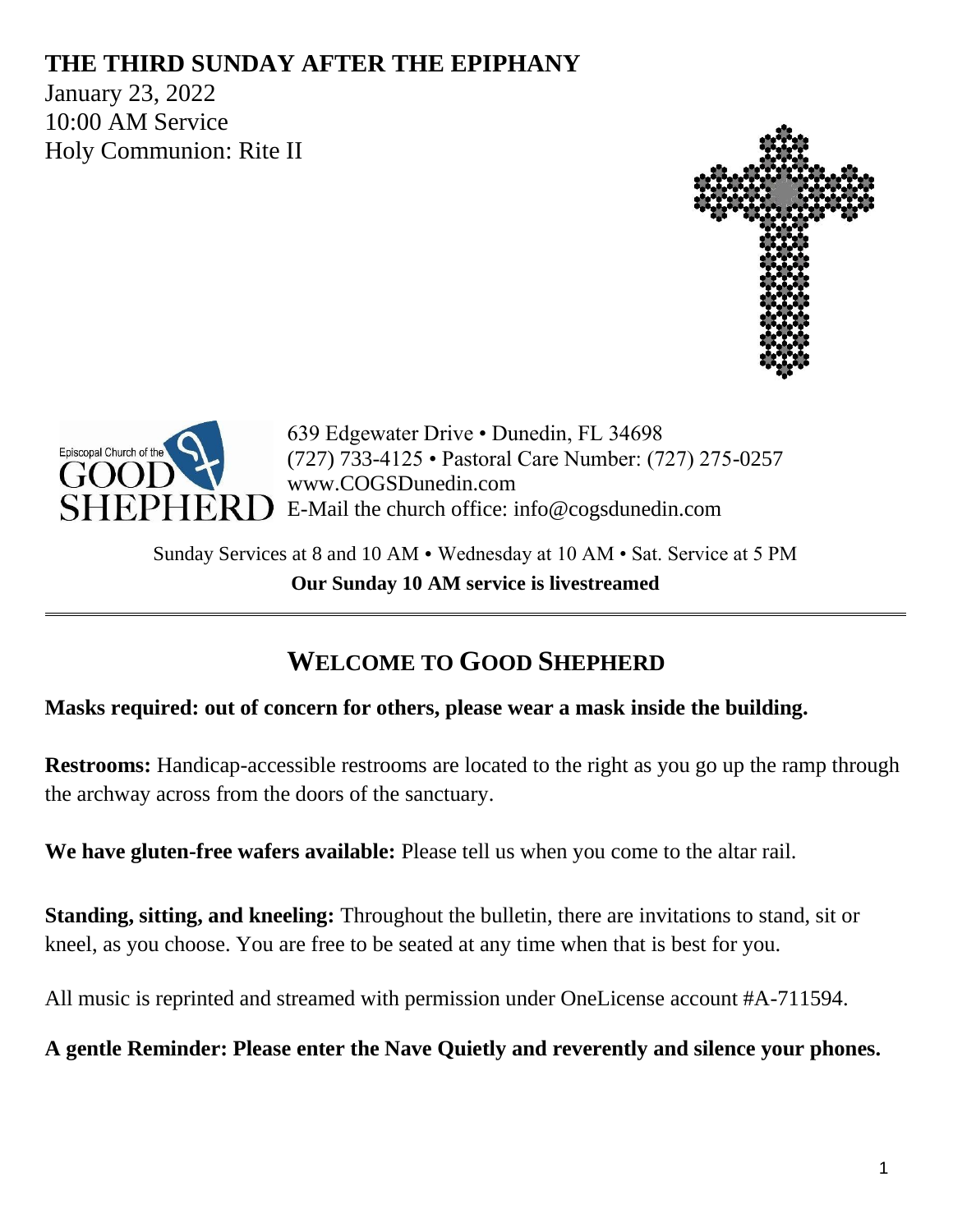### **GATHERING FOR WORSHIP**

**VOLUNTARY** We Walk by Faith and Not by Sight James Biery

*[During the Voluntary, please prepare for worship by observing attentive silence.]* **WELCOME AND ANNOUNCEMENTS**

**PROCESSIONAL HYMN** God Is Here! ABBOT'S LEIGH

**God is here! As we your people meet to offer praise and prayer, May we find in fuller measure what it is in Christ we share. Here, as in the world around us, all our varied skills and arts Wait the coming of the Spirit into open minds and hearts.** 

**Here are symbols to remind us of our life long need of grace; Here are table, font, and pulpit; here the cross has central place. Here in honesty of preaching, here in silence, as in speech, Here, in newness and renewal, God the Spirit comes to each.**

**Here our children find a welcome in the Shepherd's flock and fold; Here as bread and wine are taken, Christ sustains us as of old. Here the servants of the Servant seek in worship to explore What it means in daily living to believe and to adore.** 

**Lord of all, of church and kingdom, in an age of change and doubt Keep us faithful to the gospel; help us work your purpose out. Here, in this day's dedication, all we have to give, receive: We, who cannot live without you, we adore you! We believe!**

#### **THE OPENING ACCLAMATION**

*Celebrant* Blessed be God: Father, Son, and Holy Spirit. *People* **And blessed be God's kingdom, now and for ever. AMEN.**

#### **COLLECT FOR PURITY**

*All* **Almighty God, to you all hearts are open, all desires known, and from you no secrets are hid: Cleanse the thoughts of our hearts by the inspiration of thy Holy Spirit, that we may perfectly love thee, and worthily magnify your holy Name; through Christ our Lord. Amen.**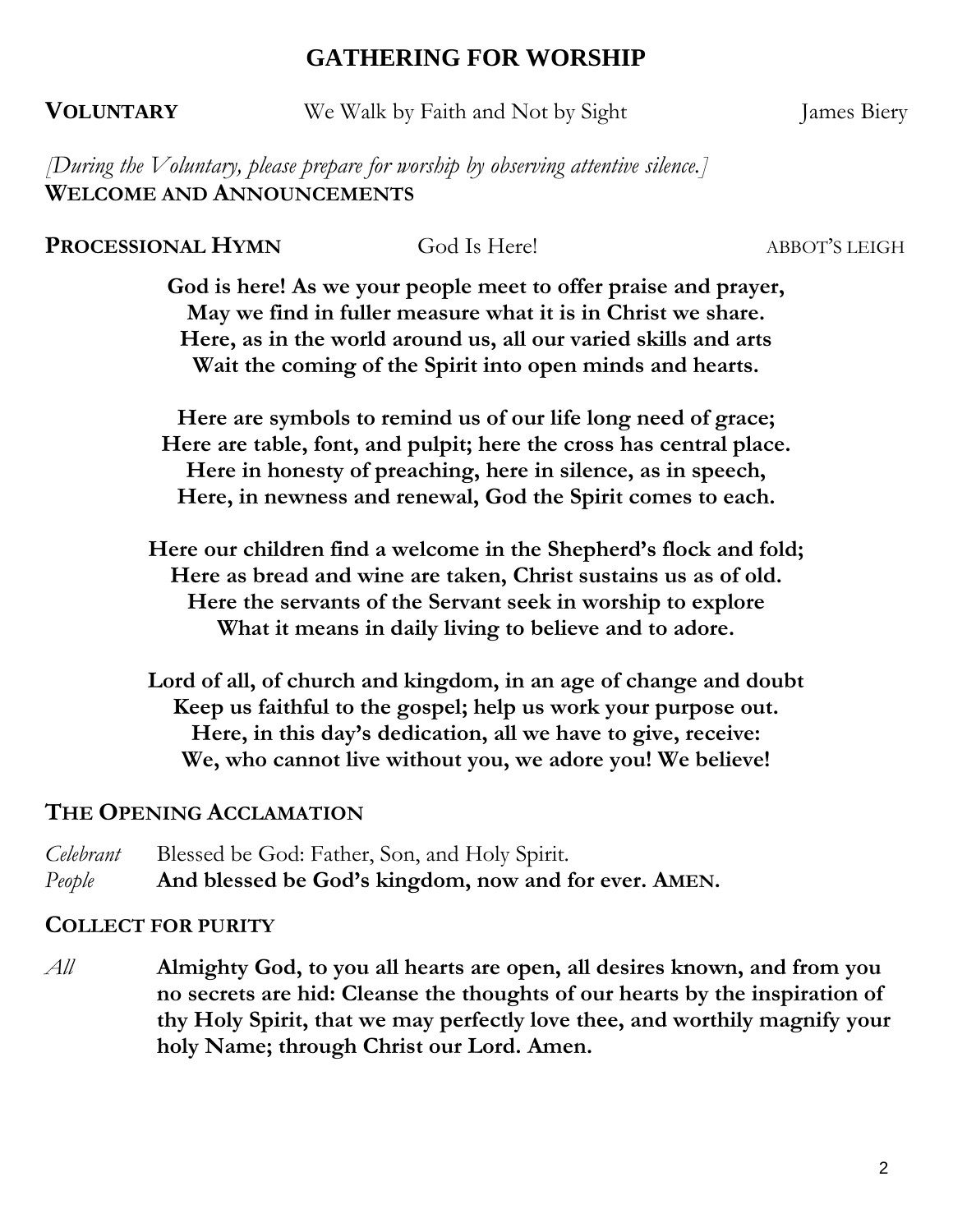**O for a thousand tongues to sing my dear Redeemer's praise, the glories of my God and King, the triumphs of his grace!** 

**My gracious Master and my God, assist me to proclaim, and spread through all the earth abroad the honors of thy Name.**

**Glory to God and praise and love be now and ever given by saints below and saints above, the church in earth and heaven.**

#### **THE COLLECT OF THE DAY**

| Celebrant | The Lord be with you.                                                             |
|-----------|-----------------------------------------------------------------------------------|
| People    | And also with you.                                                                |
| Celebrant | Let us pray Give us grace, O Lord, to answer readily the call of our Savior Jesus |
|           | Christ and proclaim to all people the Good News of his salvation, that we and the |
|           | whole world may perceive the glory of his marvelous works; who lives and reigns   |
|           | with you and the Holy Spirit, one God, for ever and ever.                         |
| All       | AMEN.                                                                             |

## **THE WORD OF GOD**

*The people sit.*

**THE FIRST READING** Nehemiah 8:1-3, 5-6, 8-10

*Lector The First Reading is taken from Nehemiah chapter 8…*

All the people of Israel gathered together into the square before the Water Gate. They told the scribe Ezra to bring the book of the law of Moses, which the Lord had given to Israel. Accordingly, the priest Ezra brought the law before the assembly, both men and women and all who could hear with understanding. This was on the first day of the seventh month. He read from it facing the square before the Water Gate from early morning until midday, in the presence of the men and the women and those who could understand; and the ears of all the people were attentive to the book of the law. And Ezra opened the book in the sight of all the people, for he was standing above all the people; and when he opened it, all the people stood up. Then Ezra blessed the Lord, the great God, and all the people answered, "Amen, Amen," lifting up their hands. Then they bowed their heads and worshiped the Lord with their faces to the ground. So they read from the book, from the law of God, with interpretation. They gave the sense, so that the people understood the reading.

And Nehemiah, who was the governor, and Ezra the priest and scribe, and the Levites who taught the people said to all the people, "This day is holy to the Lord your God; do not mourn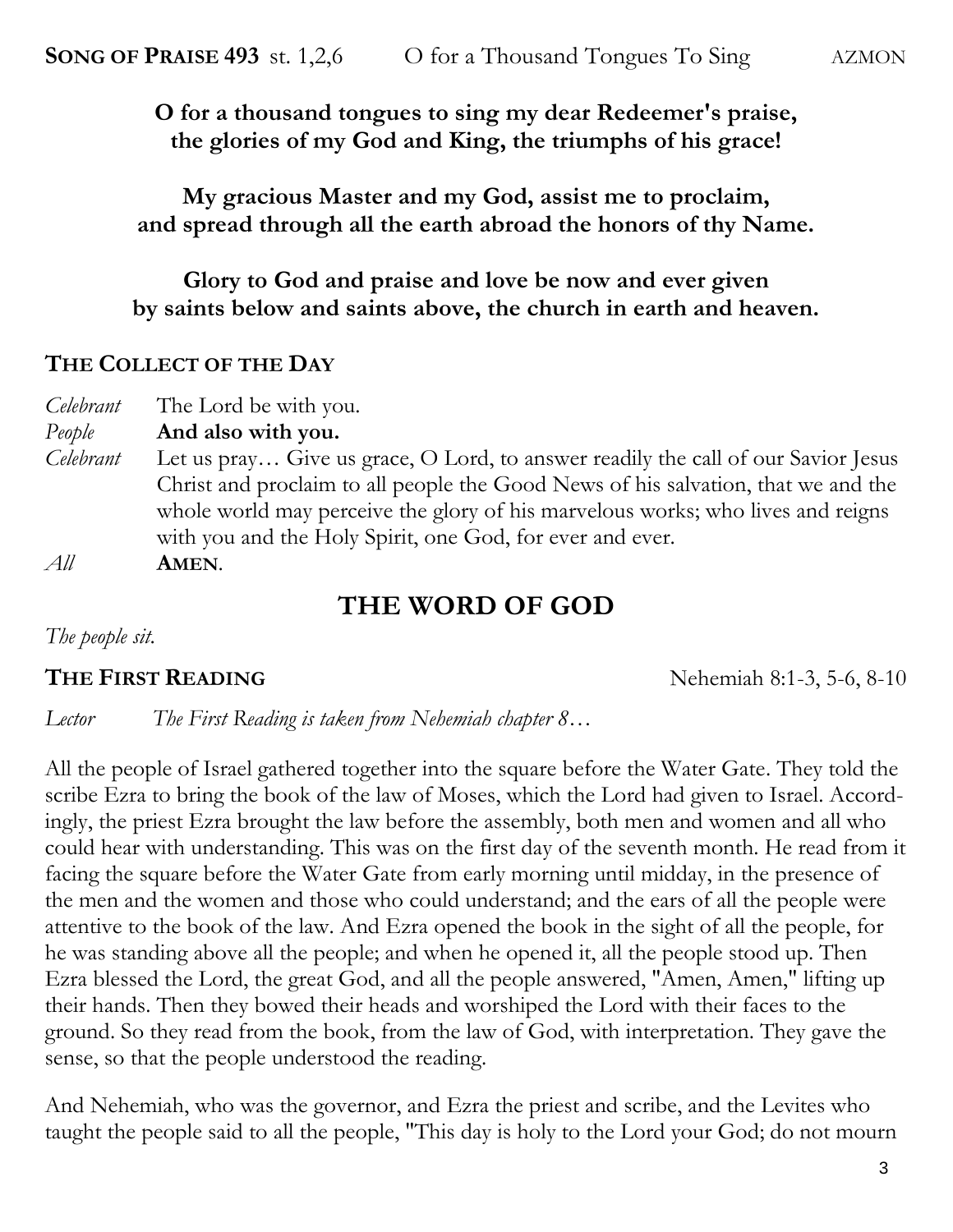or weep." For all the people wept when they heard the words of the law. Then he said to them, "Go your way, eat the fat and drink sweet wine and send portions of them to those for whom nothing is prepared, for this day is holy to our Lord; and do not be grieved, for the joy of the Lord is your strength."

*Lector* The Word of the Lord. *People* **Thanks be to God.**

**PSALM 19:1-6** MORNING SONG

**The heavens declare your glory, Lord, the work your hands have made; Your power day by day is shown and night by night displayed.**

**There is no utterance or speech, no voice is ever heard, Yet every nation hears the sound and every place their word.**

**Forth like a bridegroom comes the sun from its appointed place And like an athlete runs its course, rejoicing in the race.**

**It runs from East to farthest West to make its course complete, And nothing in the world beneath escapes its scorching heat.** 

#### **THE SECOND READING** 1 Corinthians 12:12-31a

*Lector The Second Reading is taken from First Corinthians chapter 12…*

Just as the body is one and has many members, and all the members of the body, though many, are one body, so it is with Christ. For in the one Spirit we were all baptized into one body-- Jews or Greeks, slaves or free--and we were all made to drink of one Spirit.

Indeed, the body does not consist of one member but of many. If the foot would say, "Because I am not a hand, I do not belong to the body," that would not make it any less a part of the body. And if the ear would say, "Because I am not an eye, I do not belong to the body," that would not make it any less a part of the body. If the whole body were an eye, where would the hearing be? If the whole body were hearing, where would the sense of smell be? But as it is, God arranged the members in the body, each one of them, as he chose. If all were a single member, where would the body be? As it is, there are many members, yet one body. The eye cannot say to the hand, "I have no need of you," nor again the head to the feet, "I have no need of you." On the contrary, the members of the body that seem to be weaker are indispensable, and those members of the body that we think less honorable we clothe with greater honor, and our less respectable members are treated with greater respect; whereas our more respectable members do not need this. But God has so arranged the body, giving the greater honor to the inferior member, that there may be no dissension within the body, but the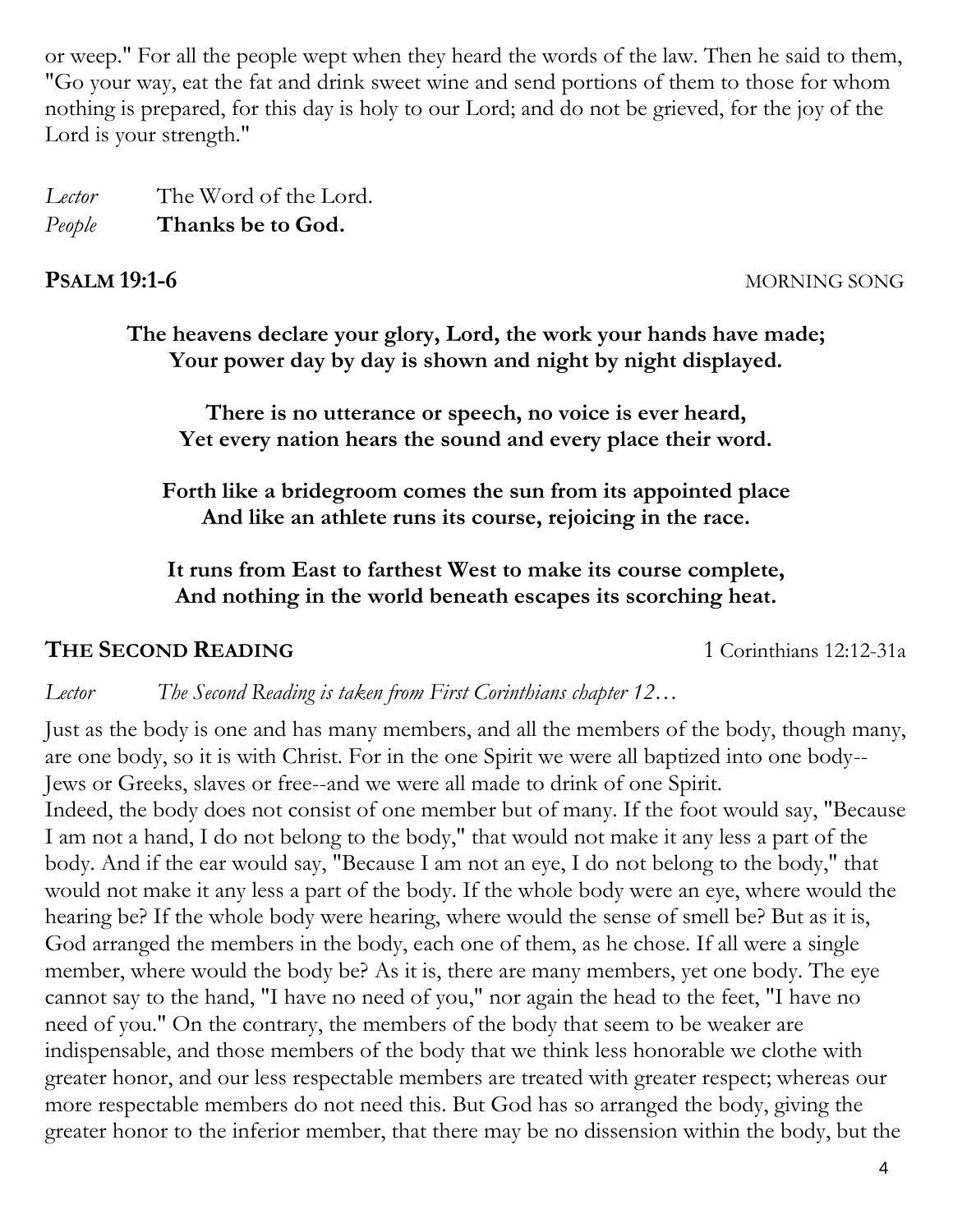5

members may have the same care for one another. If one member suffers, all suffer together with it; if one member is honored, all rejoice together with it.

Now you are the body of Christ and individually members of it. And God has appointed in the church first apostles, second prophets, third teachers; then deeds of power, then gifts of healing, forms of assistance, forms of leadership, various kinds of tongues. Are all apostles? Are all prophets? Are all teachers? Do all work miracles? Do all possess gifts of healing? Do all speak in tongues? Do all interpret? But strive for the greater gifts.

*Lector* The Word of the Lord.

*People* **Thanks be to God.**

*All stand as able.*

## **THE GOSPEL ACCLAMATION 632** MUNICH

### **O Christ, the Word Incarnate, O Wisdom from on high, O Truth, unchanged, unchanging, O Light of our dark sky; we praise thee for the radiance that from the scripture's page, a lantern to our footsteps, shines on from age to age.**

# **THE GOSPEL** Luke 4:14-21

*Deacon* The Holy Gospel of our Lord Jesus Christ according to Luke.

*People* **Glory to you, Lord Christ.**

*Deacon* Jesus, filled with the power of the Spirit, returned to Galilee, and a report about him spread through all the surrounding country. He began to teach in their synagogues and was praised by everyone. When he came to Nazareth, where he had been brought up, he went to the synagogue on the sabbath day, as was his custom. He stood up to read, and the scroll of the prophet Isaiah was given to him. He unrolled the scroll and found the place where it was written: "The Spirit of the Lord is upon me, because he has anointed me to bring good news to the poor. He has sent me to proclaim release to the captives and recovery of sight to the blind, to let the oppressed go free, to proclaim the year of the Lord's favor." And he rolled up the scroll, gave it back to the attendant, and sat down. The eyes of all in the synagogue were fixed on him. Then he began to say to them, "Today this scripture has been fulfilled in your hearing."

*Deacon* The Gospel of the Lord. *People* **Praise to you, Lord Christ.**

*The people sit.*

**SERMON** The Rev. Whitney Burton

*All stand as able.*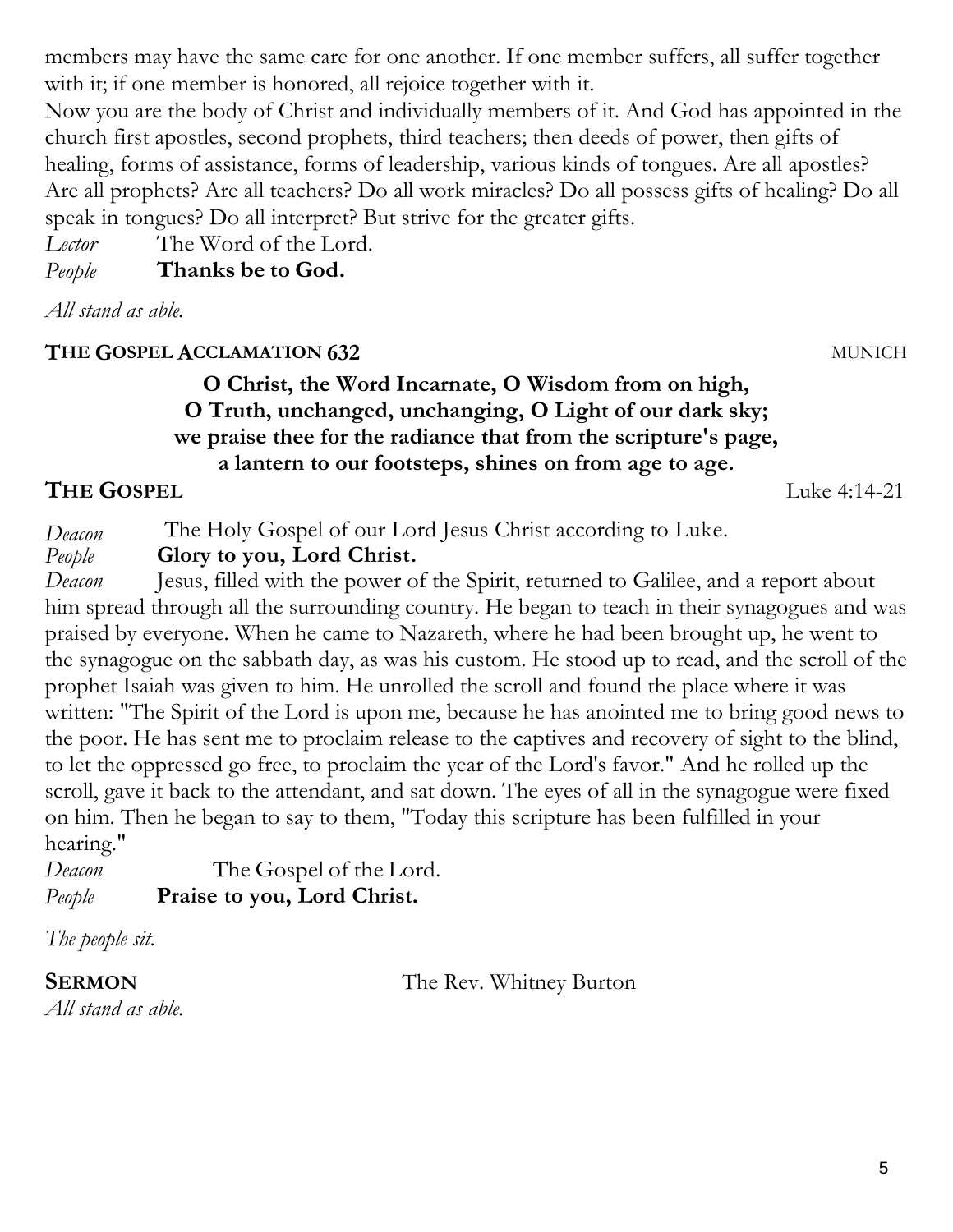#### **THE NICENE CREED**

*People* **We believe in one God, the Father, the Almighty, maker of heaven and earth, of all that is, seen and unseen. We believe in one Lord, Jesus Christ, the only Son of God, eternally begotten of the Father, God from God, Light from Light, true God from true God, begotten, not made, of one Being with the Father. Through him all things were made. For us and for our salvation he came down from heaven: by the power of the Holy Spirit he became incarnate from the Virgin Mary, and was made man. For our sake he was crucified under Pontius Pilate; he suffered death and was buried. On the third day he rose again in accordance with the Scriptures; he ascended into heaven and is seated at the right hand of the Father. He will come again in glory to judge the living and the dead, and his kingdom will have no end. We believe in the Holy Spirit, the Lord, the giver of life, who proceeds from the Father and the Son. With the Father and the Son he is worshiped and glorified. He has spoken through the Prophets. We believe in one holy catholic and apostolic Church. We acknowledge one baptism for the forgiveness of sins. We look for the resurrection of the dead, and the life of the world to come. Amen.**

#### **THE PRAYERS OF THE PEOPLE**

*Please sit, stand, or kneel, as you prefer.*

*Deacon* Let us pray for the Church and for the world.

- *Lector* Grant, Almighty God, that all who confess your Name may be united in your truth, live together in your love, and reveal your glory in the world. *Silence*
- *Lector* Lord, in your mercy
- *People* **Hear our prayer.**
- *Lector* Guide the people of this land, and of all the nations, in the ways of justice and peace; that we may honor one another and serve the common good. *Silence*
- *Lector* Lord, in your mercy
- *People* **Hear our prayer.**
- *Lector* Give us all a reverence for the earth as your own creation, that we may use its resources rightly in the service of others and to your honor and glory. *Silence*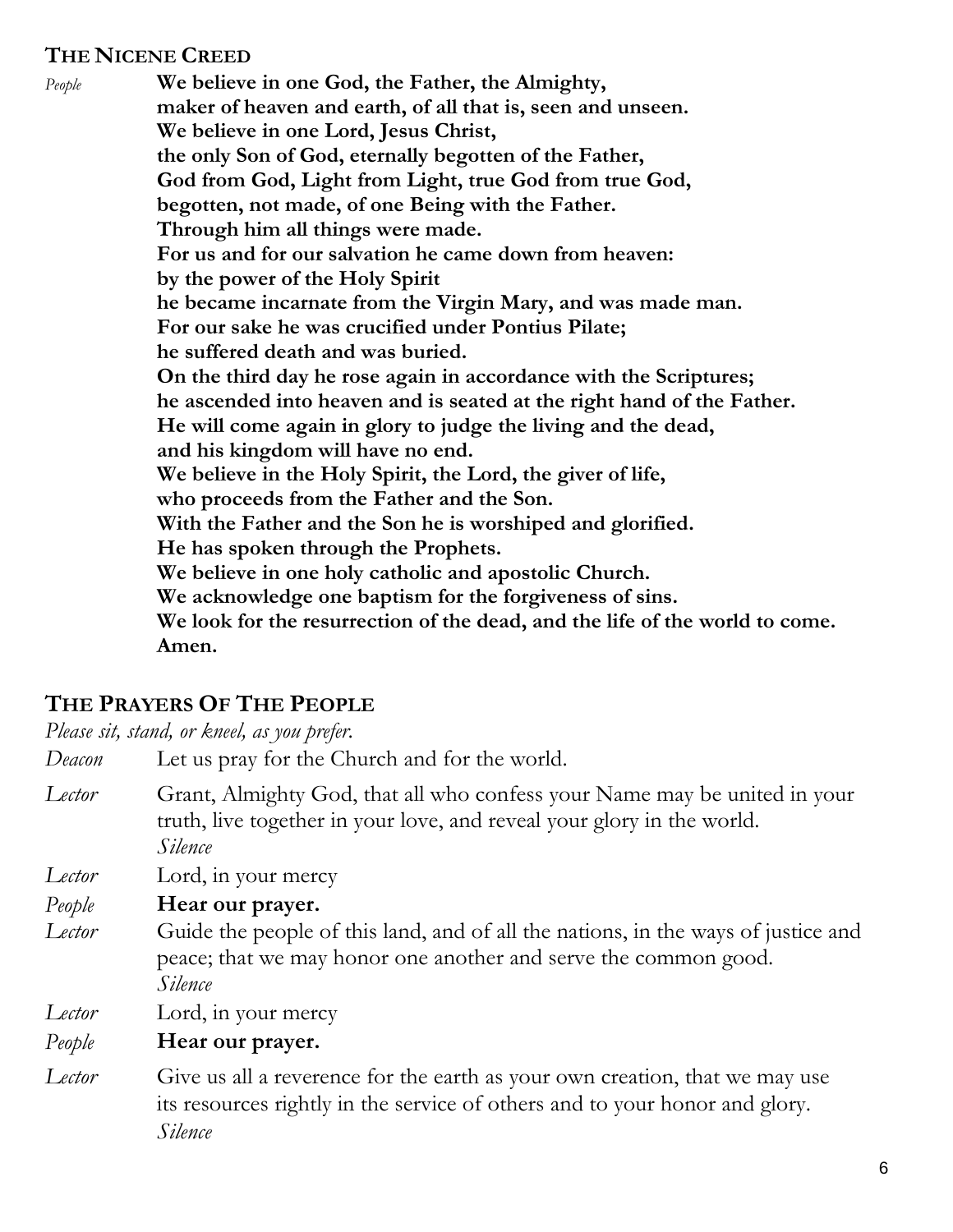*Lector* Lord, in your mercy

*People* **Hear our prayer.**

*Lector* Bless all whose lives are closely linked with ours, and grant that we may serve Christ in them, and love one another as he loves us. We give you thanks for all the blessings of this life, especially the flowers given today to the Glory of God, and for the birthdays this week for Laurie Toohey, Gene Belote, Jay Ozbun, CeCe Hopwood, Renee Jacobs, Nancy Hill, Sheila Scott, and Gail Griffin, and for the anniversaries of Daniel & Lisa Little, and John & Connie Rieben. *Silence*

*Lector* Lord, in your mercy

*People* **Hear our prayer.**

*Lector* Comfort and heal all those who suffer in body, mind, or spirit; especially . . . [*add names from notebook*] and those we now namealoud or in our hearts [*leave time*, give them courage and hope in their troubles, and bring them the joy of your salvation.

*Silence*

*Lector* Lord, in your mercy

#### *People* **Hear our prayer.**

*Lector* We commend to your mercy all who have died, (especially . . . [*add names from notebook*]) that your will for them may be fulfilled; and we pray that we may share with all your saints in your eternal kingdom. *Silence*

Lord, in your mercy

#### *People* **Hear our prayer.**

*The Celebrant adds a concluding collect.* 

#### **CONFESSION & ABSOLUTION:**

*Please kneel or stand as able.*

*Deacon* Let us confess our sins against God and our neighbor. *(Silence is kept.)*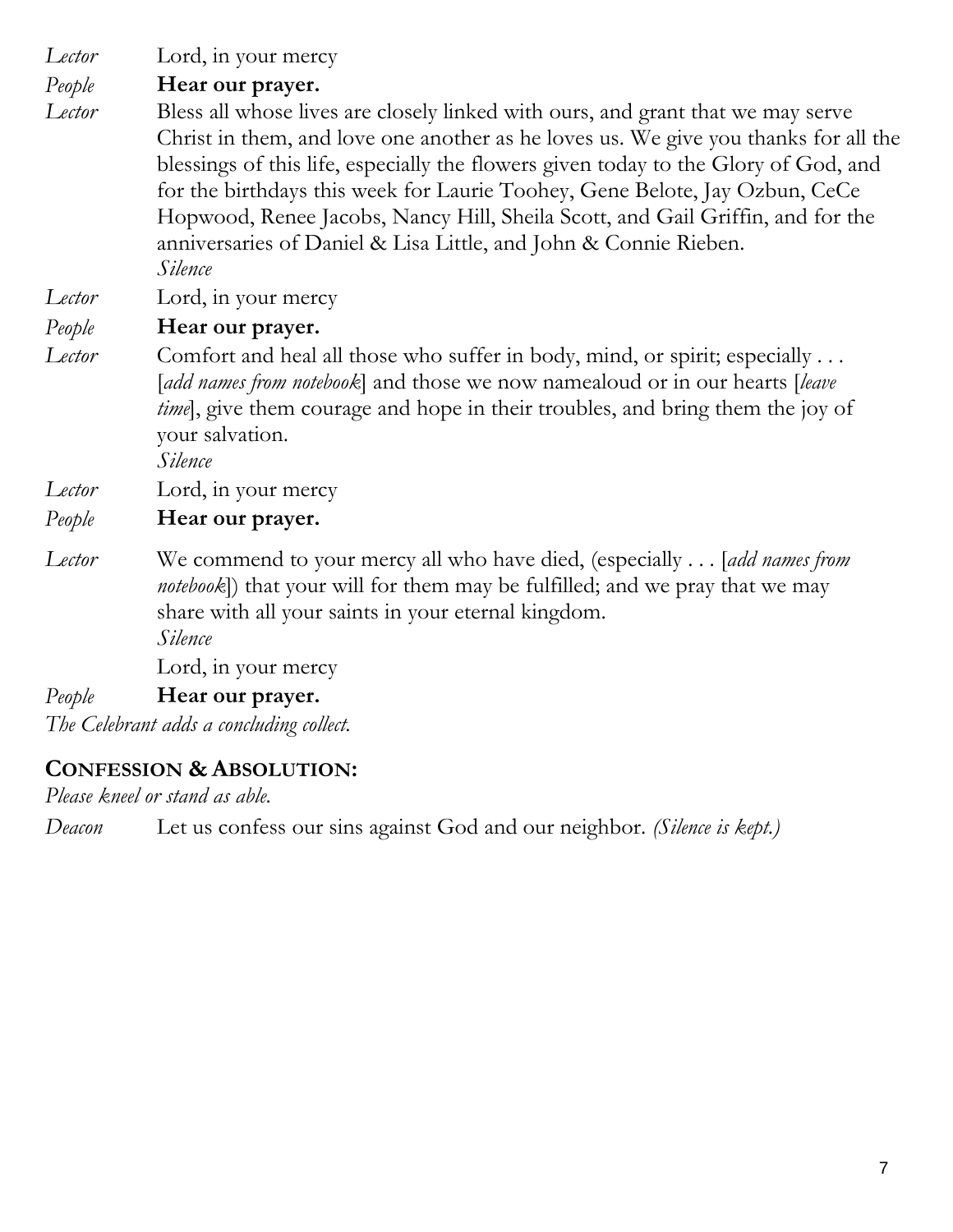*Peoople* **Most merciful God, we confess that we have sinned against you in thought, word, and deed, by what we have done, and by what we have left undone. We have not loved you with our whole heart; we have not loved our neighbors as ourselves. We are truly sorry and we humbly repent. For the sake of your Son Jesus Christ, have mercy on us and forgive us; that we may delight in your will, and walk in your ways, to the glory of your Name. AMEN.** *Celebrant* Almighty God have mercy on you, forgive you all your sins through our Lord Jesus Christ, strengthen you in all goodness, and by the power of the Holy Spirit keep you in eternal life. *All* **AMEN**.

### **THE GREETING OF PEACE**

| Celebrant | The peace of the Lord be always with you. |
|-----------|-------------------------------------------|
| People    | And also with you.                        |

*All may greet one another in the name of the Lord.*

# **THE HOLY COMMUNION**

### **OFFERTORY SENTENCE**

**OFFERTORY** We Walk by Faith and Not by Sight Samuel McFarland

**Choir** 

*All stand as able.*

#### **THE PRESENTATION**

*Deacon* We gladly present the fruits of our lives to the God who creates us, redeems us and sustains us. May we have the grace to use them to heal God's world.

**PRESENTATION HYMN 380** st. 3 OLD HUNDREDTH

**Praise God, from whom all blessings flow; praise him, all creatures here below; praise him above, ye heavenly host: praise Father, Son, and Holy Ghost. Amen**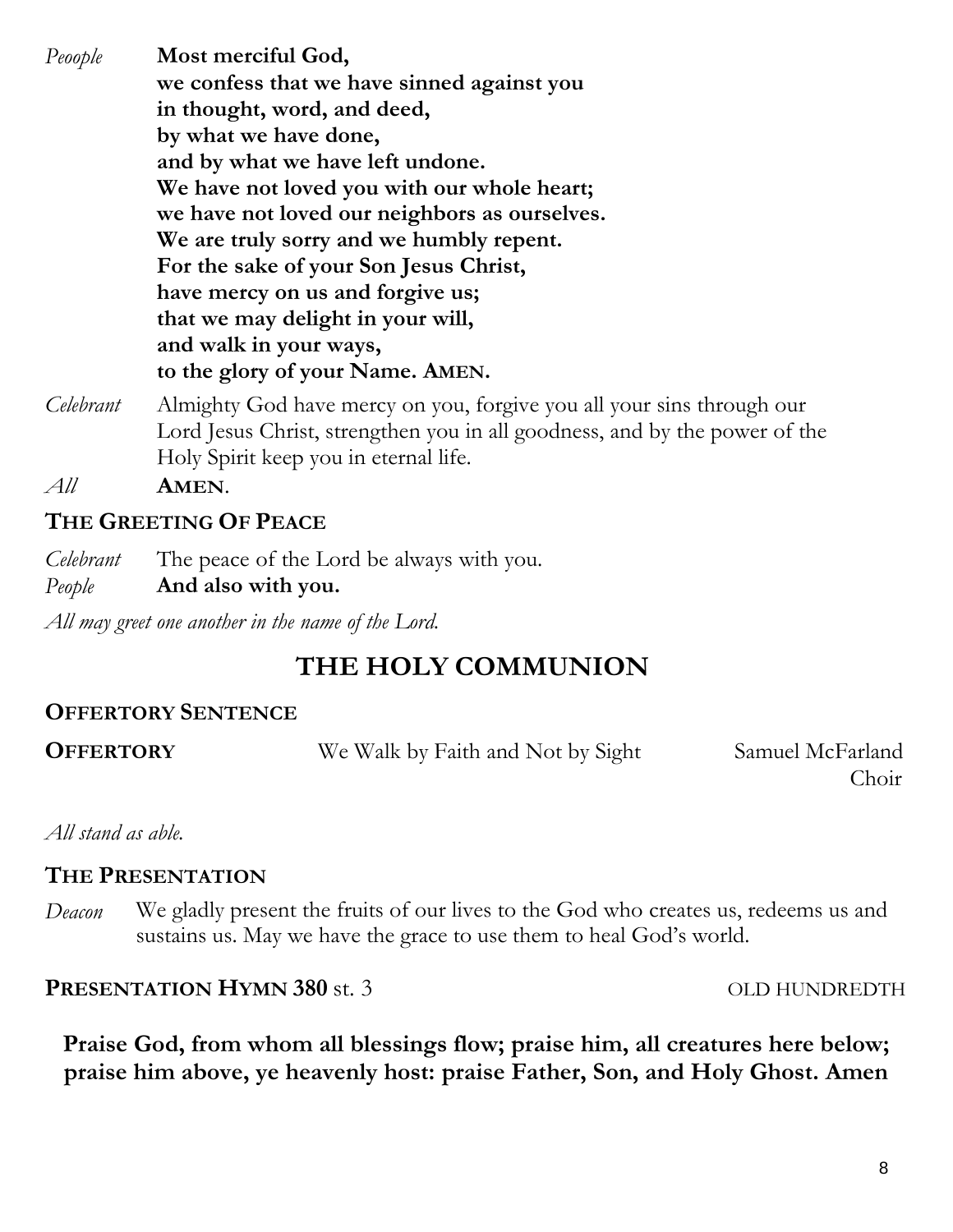## **THE GREAT THANKSGIVING:** Eucharistic Prayer B

 **Hosanna in the highest.** 

| Celebrant | The Lord be with you.                                                                                                                                                                                 |  |  |
|-----------|-------------------------------------------------------------------------------------------------------------------------------------------------------------------------------------------------------|--|--|
| People    | And also with you.                                                                                                                                                                                    |  |  |
| Celebrant | Lift up your hearts.                                                                                                                                                                                  |  |  |
| People    | We lift them to the Lord.                                                                                                                                                                             |  |  |
| Celebrant | Let us give thanks to the Lord our God.                                                                                                                                                               |  |  |
| People    | It is right to give him thanks and praise.                                                                                                                                                            |  |  |
| Celebrant | It is right, and a good and joyful thing, always and everywhere to give thanks to<br>you, Father Almighty, Creator of heaven and earth.                                                               |  |  |
| Celebrant | (Proper Preface)<br>Therefore, we praise you, joining our voices with Angels and Archangels and with<br>all the company of heaven, who for ever sing this hymn to proclaim the glory of<br>your Name: |  |  |
| All       | $S-128$<br>Holy, holy, holy Lord, God of power and might,<br>heaven and earth are full of your glory.<br>Hosanna in the highest.                                                                      |  |  |

#### *The Celebrant continues*

We give thanks to you, O God, for the goodness and love which you have made known to us in creation; in the calling of Israel to be your people; in your Word spoken through the prophets; and above all in the Word made flesh, Jesus, your Son. For in these last days you sent him to be incarnate from the Virgin Mary, to be the Savior and Redeemer of the world. In him, you have delivered us from evil, and made us worthy to stand before you. In him, you have brought us out of error into truth, out of sin into righteousness, out of death into life.

 **Blessed is he who comes in the name of the Lord.** 

On the night before he died for us, our Lord Jesus Christ took bread; and when he had given thanks to you, he broke it, and gave it to his disciples, and said, "Take, eat: This is my Body, which is given for you. Do this for the remembrance of me."

After supper he took the cup of wine; and when he had given thanks, he gave it to them, and said, "Drink this, all of you: This is my Blood of the new Covenant, which is shed for you and for many for the forgiveness of sins. Whenever you drink it, do this for the remembrance of me." Therefore, according to his command, O Father,

#### *Celebrant and People* **We remember his death, We proclaim his resurrection, We await his coming in glory;**

#### *The Celebrant continues*

And we offer our sacrifice of praise and thanksgiving to you, O Lord of all; presenting to you, from your creation, this bread and this wine.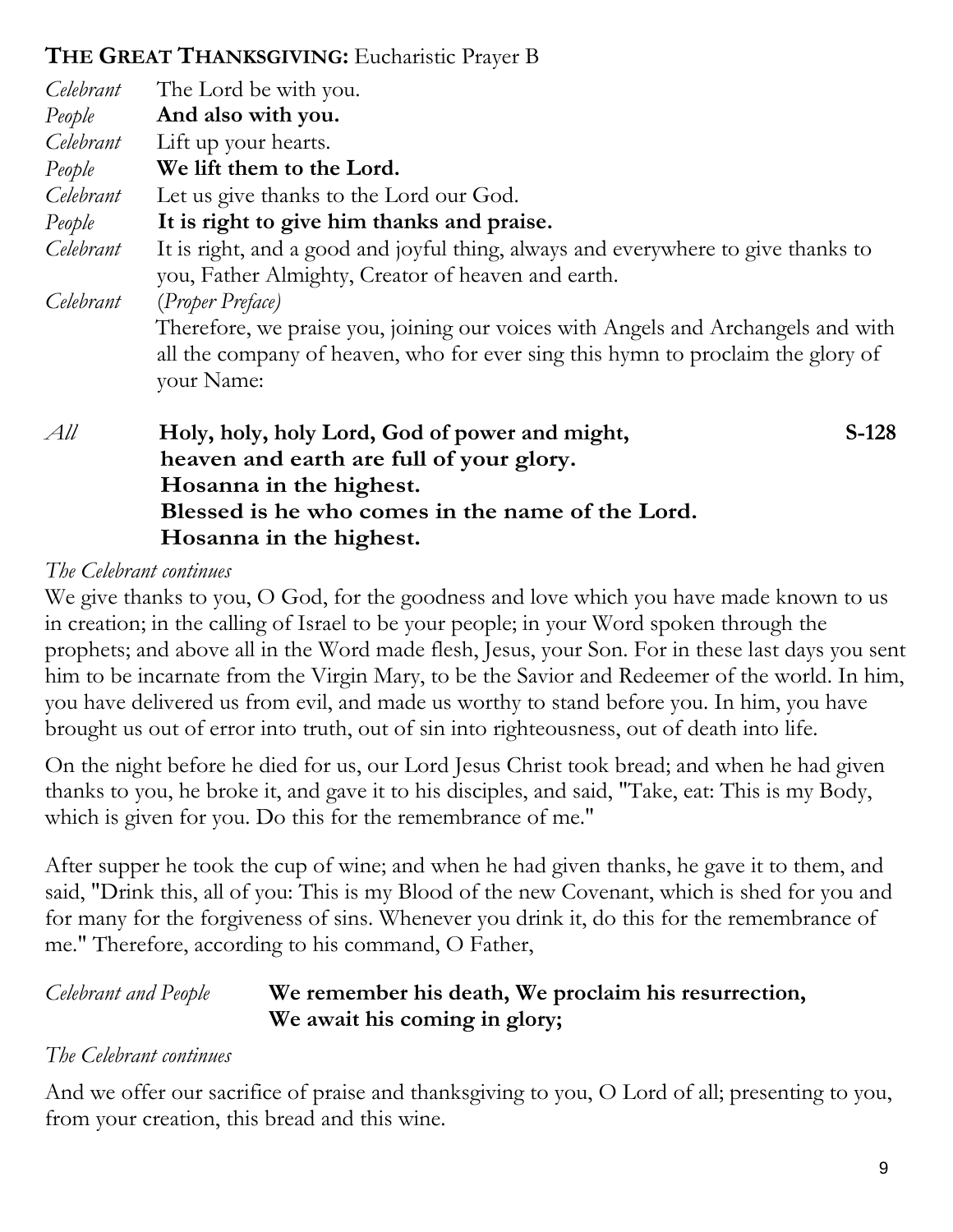We pray you, gracious God, to send your Holy Spirit upon these gifts that they may be the Sacrament of the Body of Christ and his Blood of the new Covenant. Unite us to your Son in his sacrifice, that we may be acceptable through him, being sanctified by the Holy Spirit. In the fullness of time, put all things in subjection under your Christ, and bring us to that heavenly country where, with  $\lbrack$  and all your saints, we may enter the everlasting heritage of your sons and daughters; through Jesus Christ our Lord, the firstborn of all creation, the head of the Church, and the author of our salvation.

By him, and with him, and in him, in the unity of the Holy Spirit all honor and glory is yours, Almighty Father, now and for ever.

*All* **Amen.** 

## **THE LORD'S PRAYER**

*Celebrant* And now as our Savior Christ has taught us, we are bold to say, *People* **Our Father, who art in heaven, hallowed be thy Name, thy kingdom come, thy will be done, on earth as it is in heaven. Give us this day our daily bread. And forgive us our trespasses, as we forgive those who trespass against us. And lead us not into temptation, but deliver us from evil. For thine is the kingdom, and the power, and the glory, for ever and ever. Amen.**

### **THE BREAKING OF THE BREAD**

*The Celebrant breaks the consecrated bread. A period of silence is kept.*

*Celebrant* Alleluia! Christ our Passover is sacrificed for us;

*People* **Therefore let us keep the feast. Alleluia!**

*Celebrant* The Gifts of God for the People of God.

*All are invited to receive the Sacrament in one kind. If you desire a blessing instead, cross your arms over your chest.*

**COMMUNION** Come to the Banquet Joseph M. Martin

**Choir** 

*Please remain seated.*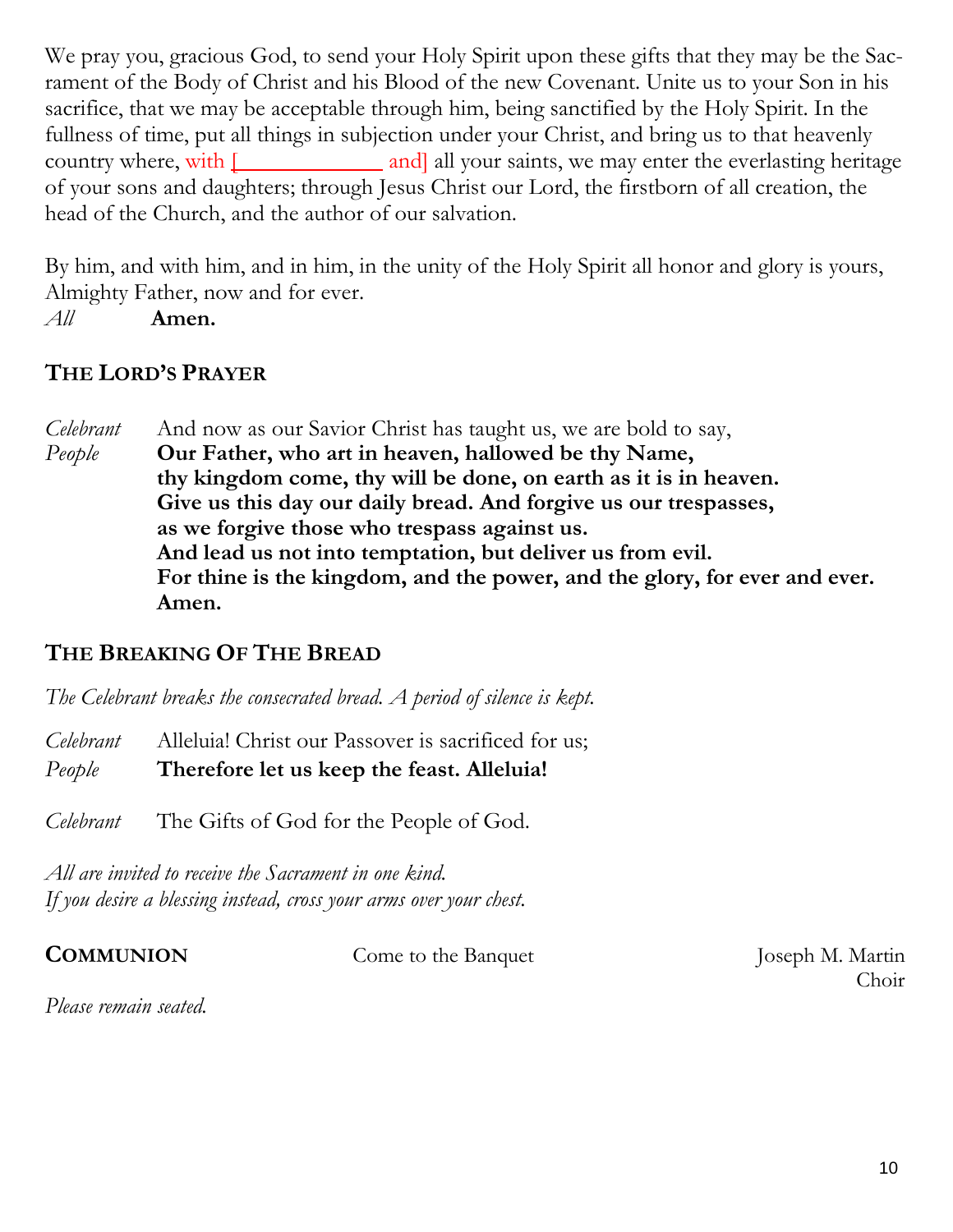**Like the murmur of the dove's song, like the challenge of her flight, Like the vigor of the wind's rush, like the new flame's eager might: Come, Holy Spirit, come.**

**To the members of Christ's Body, to the branches of the Vine, To the Church in faith assembled, to her midst as gift and sign: Come, Holy Spirit, come.**

#### **THE PRAYER AFTER COMMUNION**

*Celebrant* Let us pray…

*All* **Almighty and everliving God, we thank you for feeding us with the spiritual food of the most precious Body and Blood of your Son our Savior Jesus Christ; and for assuring us in these holy mysteries that we are living members of the Body of your Son, and heirs of your eternal kingdom. And now, Father, send us out to do the work you have given us to do, to love and serve you as faithful witnesses of Christ our Lord. To him, to you, and to the Holy Spirit, be honor and glory, now and for ever. Amen.**

#### **THE BLESSING**

| THE SENDING HYMN 529 | In Christ There Is No East or West                                                                                                 | MCKEE |
|----------------------|------------------------------------------------------------------------------------------------------------------------------------|-------|
|                      | In Christ there is no East or West, in him no South or North,<br>but one great fellowship of love throughout the whole wide earth. |       |
|                      | Join hands, disciples of the faith, whate'er your race may be!<br>Who serves my Father as his child is surely kin to me.           |       |

**In Christ now meet both East and West, in him meet South and North, all Christly souls are one in him, throughout the whole wide earth.**

#### **THE DISMISSAL**

| Deacon | Go in peace to love and serve the Lord! |
|--------|-----------------------------------------|
| People | Thanks be to God!                       |

| <b>VOLUNTARY</b> | In Christ There Is No East or West | Dale Wood    |
|------------------|------------------------------------|--------------|
|                  |                                    | (4.02.4.000) |

(1934-2003)